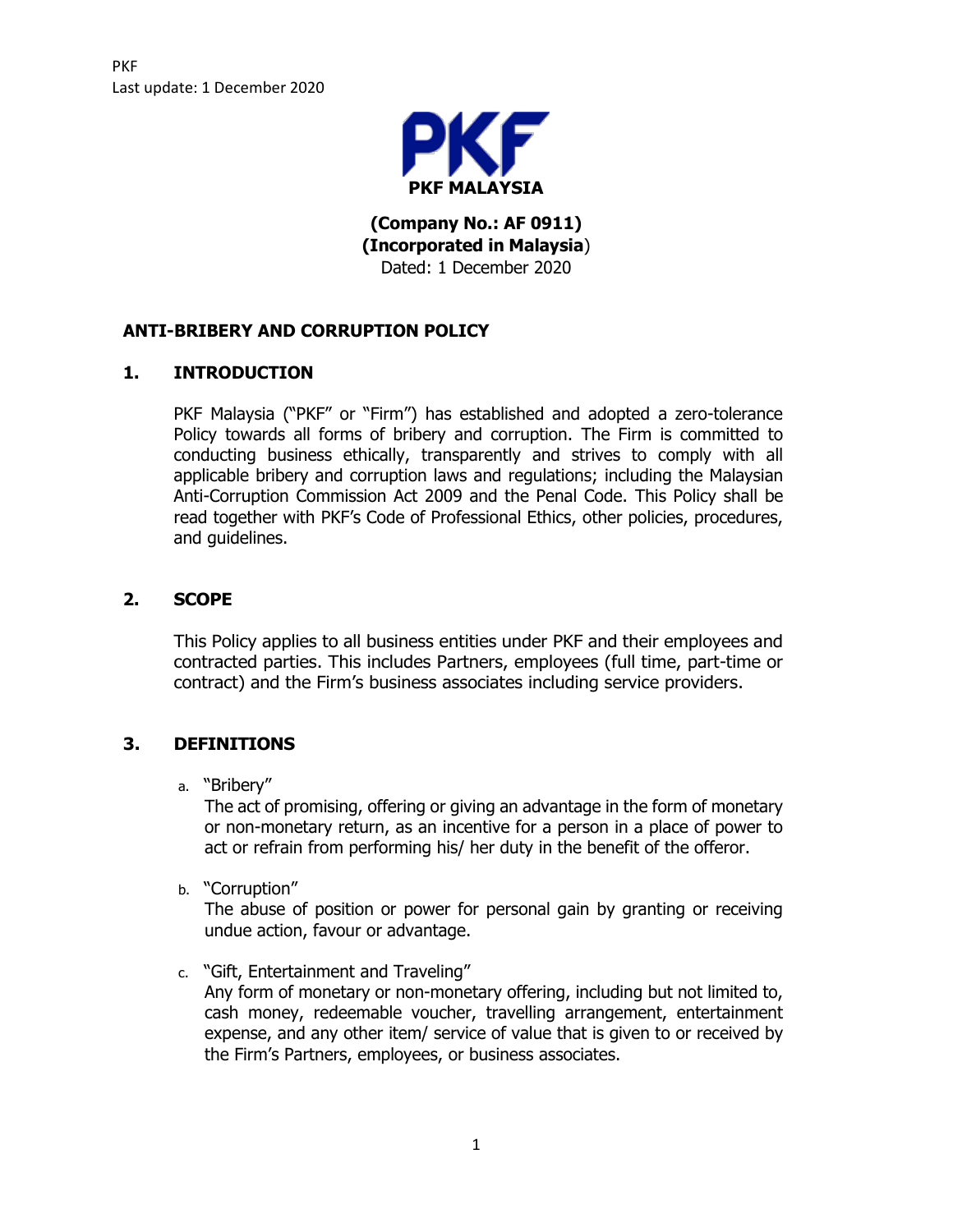PKF

Last update: 1 December 2020

d. "Facilitation Payment"

Unofficial and improper transfer of value offered to secure or expedite a routine or necessary action to which one is otherwise legally entitled.

e. "Business Associate"

A person or organisation that provides service or material to the Firm, including supplier, distributor, agent, advisor, consultant, subcontractor, and joint venture partner.

## **4. GIFT, ENTERTAINMENT, TRAVELING**

- a. In general, Partners and employees are not to give or receive gift, to or from third parties, in which to directly or indirectly gain undue advantage such as obtaining or retaining business, favour and benefit. However, the Firm recognises the exchange of gift may be customary in maintaining goodwill and reinforcement of business relationships.
- b. The Firm encourages the use of good judgment and due diligence when giving or receiving gift. All gifts, including entertainment, administered or received shall be reasonable, appropriate and not violate any existing laws and regulations. Gift is deemed reasonable should they comply to the following:
	- i. Infrequent;
	- ii. Transparent and accountable;
	- iii. Not given as to solicit an unfair/ undue advantage;
	- iv. Not given to be placed in a position of conflict to the Firm's interests;
	- v. Does not contravene with the laws; and
	- vi. Observe the maximum limits prescribed below: -

|                                 | Maximum Limit<br>΄RΜ |
|---------------------------------|----------------------|
| Gifts                           | 500                  |
| Meals                           | 500                  |
| <b>Entertainment and Travel</b> | 500                  |

## **5. FACILITATION PAYMENT**

All the Firm's Partners and employees are strictly prohibited from offering, giving, soliciting, requesting, accepting any form of undue advantage which can be deemed as facilitation payment. If an employee does receive a request for, or offer, facilitation payment, he or she must raise the incident to an immediate supervisor.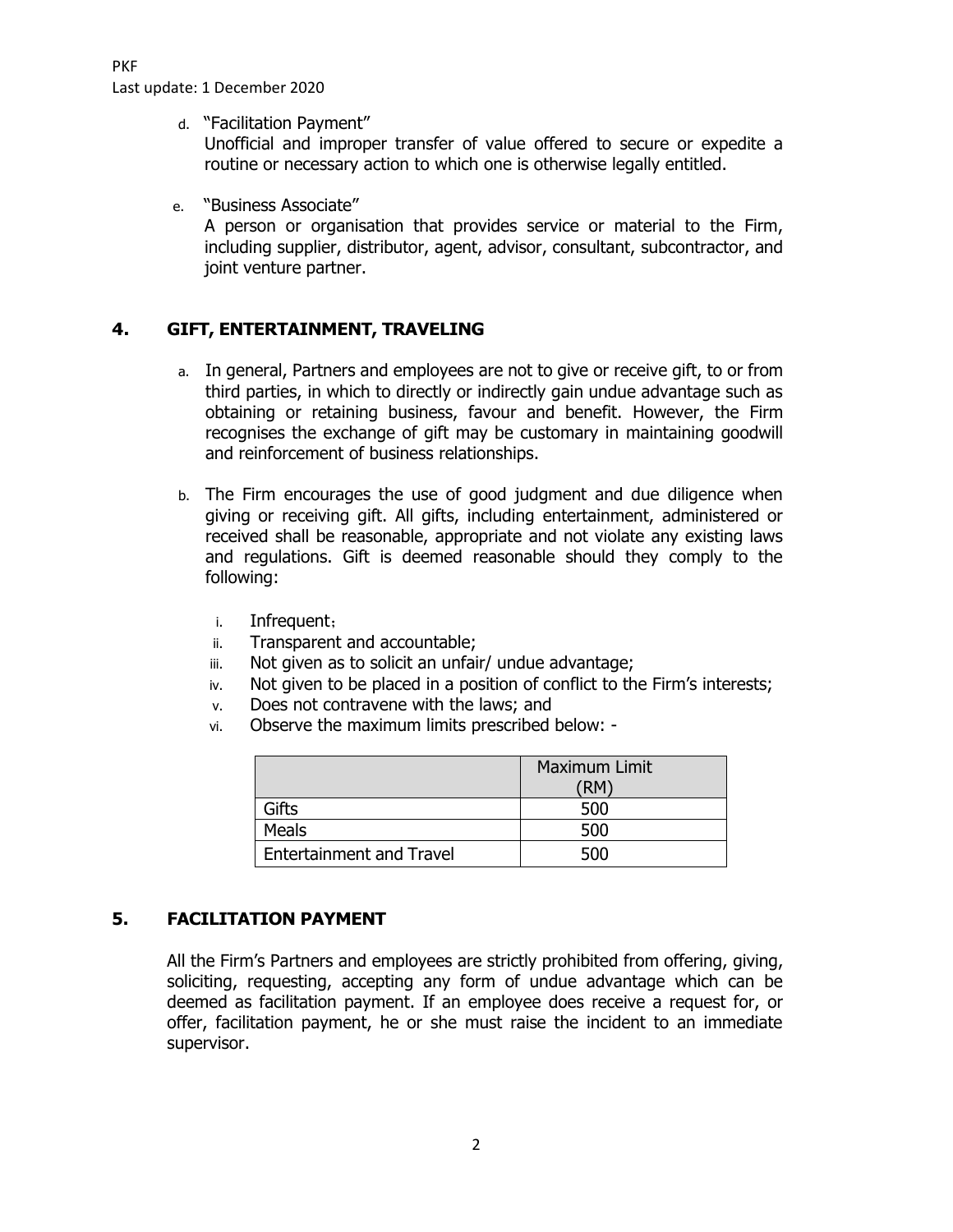#### **6. REFERRAL FEE**

- a. The Firm allows referral fee for legitimate third party who successfully introduce new client to the Firm with approved mandate for engagement. Referral fee of this nature needs to be documented and approved by the Partners.
- b. The current policy of the firm, subject to any revision by the Partners, is to limit referral fee to a maximum of **10**% of the total fee of the new approved mandate for engagement or in the case of a recurring assignment, to the total fees for the first year of the engagement. Any referral fee in excess of this policy shall be subject to the approval by the Partners on a case to case basis.
- c. Payment for referral fee will be made into the bank account of the introducer or as directed by the introducer and clearly marked as referral fee for the introducer.

## **7. POLITICAL DONATION**

- a. PKF does not endorse any donation or contribution to political parties. The Firm's employees are not restricted to making donation but are only to do so in their personal capacity. The donation is not eligible for reimbursement by the Firm.
- b. No donation or contribution should be made in a manner which is in violation of existing laws and regulations. If an employee is found to be in violation, disciplinary action up to termination of employment may be enforced.

## **8. CHARITABLE DONATION AND SPONSORSHIP**

- a. PKF allows charitable donation, including sponsorships, that is made in good faith and complies with the existing laws and regulations. Donation made must not be used to cover up an immoral or undue payment.
- b. All charitable donations can only be made with the approval of the Firm's Partners. Personal donation without approval will not be eligible for reimbursement.